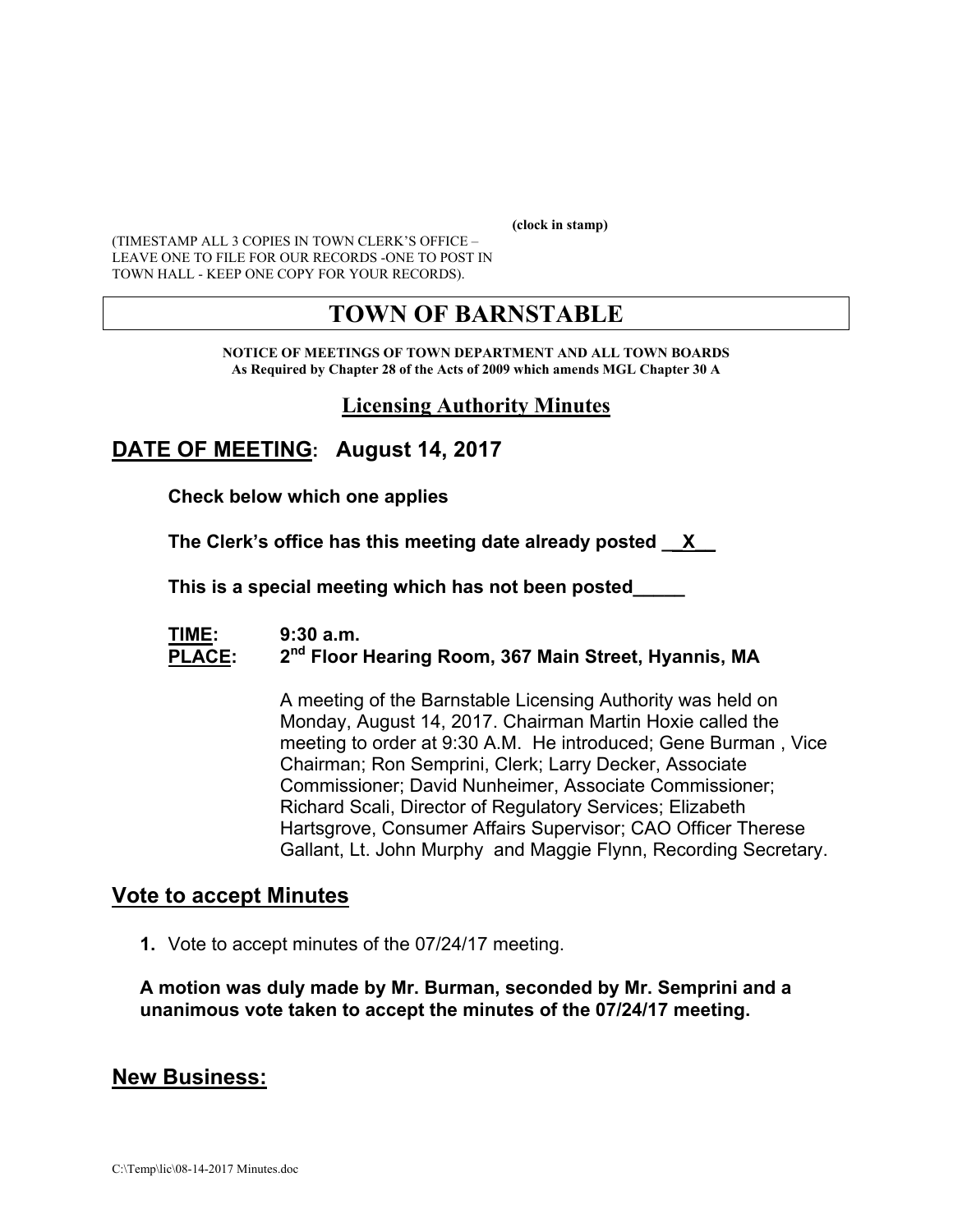**1. Application for a One Day Wine and Malt and Entertainment Licenses:**  Application of Anthony Zombas on behalf of St. George Greek Church for One Day Wine and Malt and Entertainment licenses for the Comedy Night with Ellen

Karis event. The event is to be held on August 19, 2017 beginning at 8:00 PM. Location of the event is at the St George Greek Church, 1130 Falmouth Rd., Hyannis.

*Anthony Zombas appeared on behalf of this application. We have 6 or 7 individuals that are TIP certified.* 

**A motion was duly made by Mr. Burman, seconded by Mr. Semprini and a unanimous vote taken to accept the application as presented.** 

**2. Request for Closure of an All Alcohol Common Victualler License:** Request of Fazio's Trattoria, Inc. d/b/a Fazio's Trattoria, 294 Main St., Hyannis, Thomas E. Fazio, manager to close on September 5, 2017 and remain closed through December 31, 2017. The license will remain active as to facilitate a transfer.

*This is just a notification.* 

**A motion was duly made by Mr. Burman, seconded by Mr. Semprini and a unanimous vote taken to accept the notification as presented.** 

**3. Application for a One Day Entertainment License:** Application of Stephanie G. Kelly on behalf of Samaritans of Cape Cod for a One Day Entertainment license for an evening with Darrell Hammond. The event is to take place on September 7, 2017 beginning at 6:30 PM at the Barnstable Performing Arts Center, West Main Street, Hyannis.

*Ed Wirtanen appeared on behalf of this application. This is outreach event on behalf of the mentally ill.* 

**A motion was duly made by Mr. Burman, seconded by Mr. Semprini and a unanimous vote taken to accept the application as presented.** 

**4. Application for (21) One Day Entertainment Licenses:** Application of Fabio de Oliveira on behalf of Prova Brazil Steakhouse LLC d/b/a/ Torino Restaurant and Bar for (21) One Day Entertainment Licenses for amplified live entertainment on the outside patio. All entertainment will be on the outside patio at the Torino Restaurant and Bar, 415 Main Street, Hyannis from 6 PM to 11PM on the following dates: August,  $17,18,19,24,25,26$  and  $31<sup>st</sup>$  and September  $1,2,7,8,9,14,15,16,22,23,28,29$  and  $30<sup>th</sup>$ . Entertainment to include 1 performer with 1piece.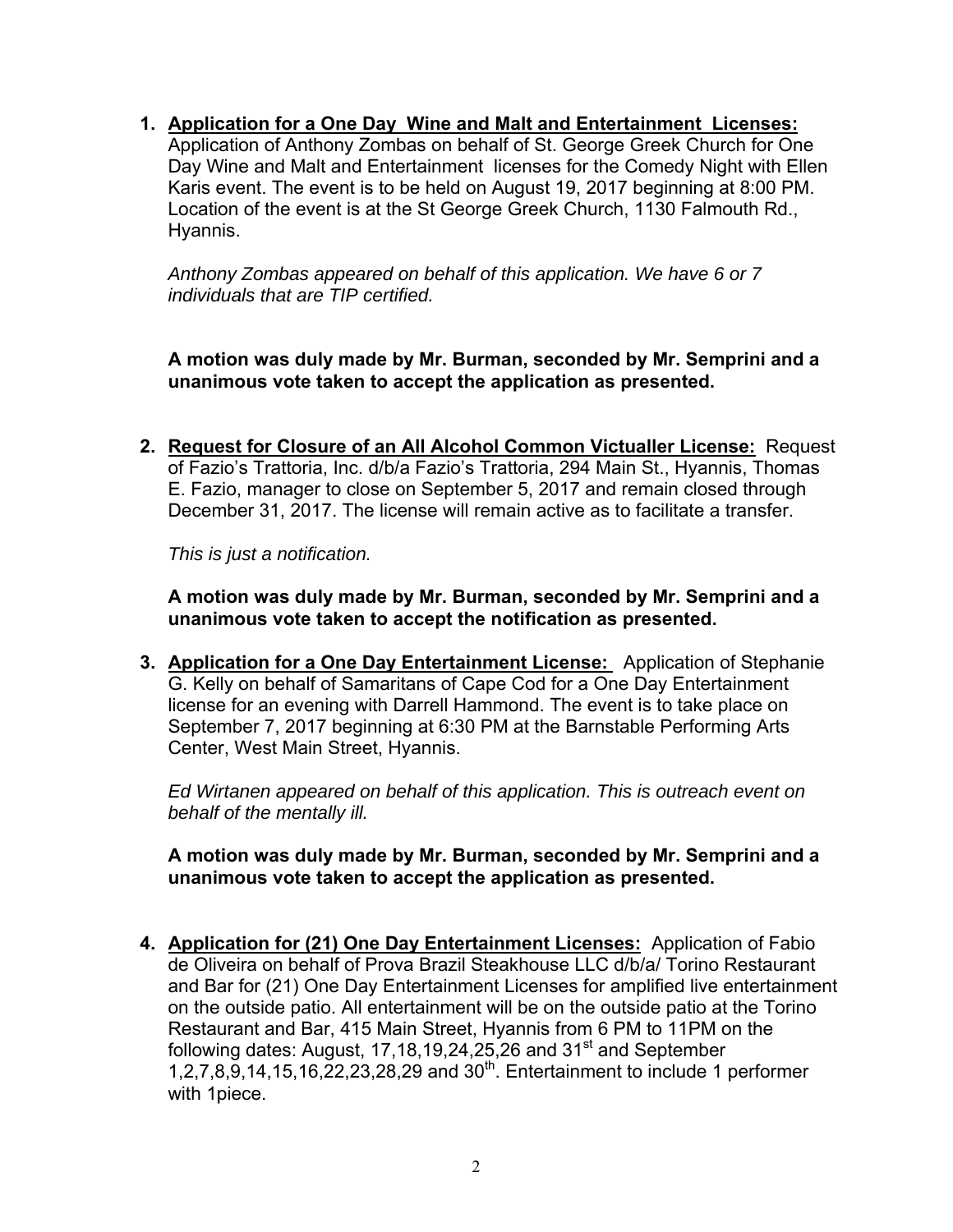*Attorney Stephen Pizzuti and Fabio de Oliveira appeared on behalf of this application. This came as a surprise as the licensee has had outside live entertainment for 5 years according to attorney Pizzuti. Attorney Pizzuti also added that Regulatory Services has been very cooperative. Outside entertainment deals with noise; we must be sensitive. Amplification should be set outside at a level that is acceptable and to ensure that the by-law is met. Elizabeth Wurfbain from the BID, some of the licensees were unaware what entertainment licenses were held by their own establishments. It is great to have vibrancy on the street and how we can all work together. Mr. Burman asked if there has been entertainment for some time outside; yes.* 

*There have not been complaints from residents but competitors have some issues. Mr. Semprini asked if there is an ongoing communication with other establishments. The answer to that by Attorney Pizzuti was no.* 

*Mr. Scali wants to mention the conditions:* 

- *1. Comply with Town of Barnstable noise by-law.*
- *2. Amplification to be monitored to comply with the by-law*
- *3. Outdoor entertainment to cease at 11 PM.*
- *4. One entertainer with one piece*
- *5. Approved capacity on outdoor patio must be maintained.*

**A motion was duly made by Mr. Burman, seconded by Mr. Semprini and a unanimous vote taken to accept the application with the above five conditions.** 

# **Public Hearings:**

**1. Application for a Change of Beneficial Interest and Change of Manager on an Annual All Alcohol Common Victualler License:** Application of H & S Entertainment LLC d/b/a Bistro de Soleil, 350 Stevens Street, Hyannis on their Annual All Alcohol Common Victualler License, for a Change of Beneficial Interest from Tarsis Santos and Katarina Soldatov to Tarsis Santos, solely. Also a change of manager from Katarina Soldatov to Tarsis Santos.

*Tarsis Santos and Katarina Soldatov both appeared. This is best for the future of the restaurant Tarsis stated; Katarina will still be working at the location.* 

**A motion was duly made by Mr. Burman, seconded by Mr. Semprini and a unanimous vote taken to accept the application as presented.** 

**2. Application for a New Live Entertainment and Karaoke Licenses on a Seasonal All Alcohol Common Victualler License:** Application of Mitchell's Café Inc. d/b/a The Dockside Restaurant, 110 School Street, Hyannis on their Seasonal All Alcohol Common Victualler License, for a new Live Entertainment and Karaoke licenses.